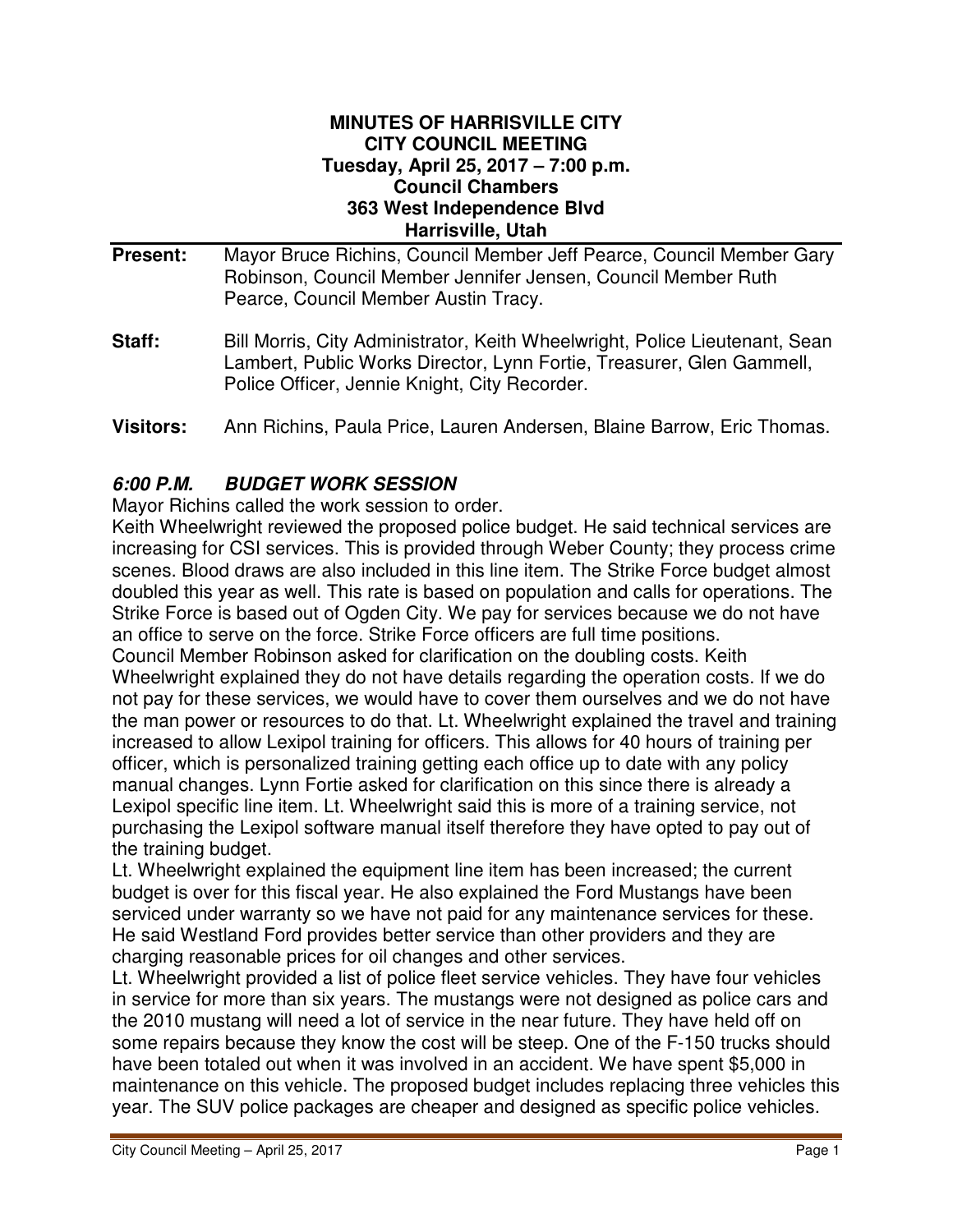Another thing that has come up recently is finding a vehicle for the new code enforcement officer. Right now the city does not have a vehicle for administration. The previous officer used a personal vehicle. If retained the F-150 could be used for this service as a light duty vehicle. Council Member R. Pearce asked what type of maintenance is needed. Lt. Wheelwright said he believes suspension issues, fuel problems, and a water pump. Council Member Jensen asked if just the F-150 is having issues. Lt. Wheelwright said mostly just the one vehicle; some of the other vehicles have had minor issues. The numbers are somewhat low because they have not had to buy tires. Traffic enforcement wears out tires quickly. Mayor Richins asked if this includes oil changes. Lt. Wheelwright confirmed yes, all maintenance and equipment upgrades to the inside of the vehicles also. Mayor Richins asked for confirmation if they trade in the mustangs, will they be getting SUV's. Lt. Wheelwright said the pickup trucks last longer because they are heavier, but not as fast. The winter months are easier with 4-wheel drive. They have listed the low book value on the mustangs.

Council Member Robinson asked how many officers are on duty per shift. Lt. Wheelwright said one duty officer at a time. Council Member Robinson asked why we have so many vehicles if only one officer is on duty at once. Lt. Wheelwright said the wear and tear on one police vehicle would run out in one year. Lt. Wheelwright explained the city police fleet policy which includes the ability to take home their patrol vehicle. Most officers live within the policy limits. One new officer is still relocating. Council Member Robinson asked what the policy limit is. Lt. Wheelwright said a 20 minute commute. He also explained this proposal is a request to replace vehicles, not purchase additional ones. Council Member Robinson said he feels they are supplying cars for the officer and asked why they cannot drive their own cars home. Lt. Wheelwright explained officers are often on call. They must respond to a call in a police vehicle. There are several incidents where all officers have responded to a fatality or similar call. Council Member Robinson asked how often this occurs. Lt. Wheelwright explained several times per year. Council Member Robinson gave an example of small rural communities where paramedics respond in their own vehicles. Lt. Wheelwright clarified those individuals are volunteering. Our police officers are hired officers. This is also a benefit that keeps good officers working on our force. Council Member Robinson asked if the gross wages are taxed for this benefit. Lt. Wheelwright said this is only required by federal law for unmarked police cars. They must only pay the taxable value. He stated Pam has looked into this and we meet the federal law.

Lt. Wheelwright continued with the review stating the UCAN user fees decreased. Radio service is now part of the 911 tax. The remaining funds will cover the costs of the wireless hotspots for police vehicles.

Mayor Richins asked why we do not use bike patrol. Lt. Wheelwright explained often times we only have one officer on duty at a time. If he is several miles away from his patrol vehicle on the bicycle, he would not be able to respond quickly. They do use the bike for quiet surveillance from time to time and to participate in special events.

Lt. Wheelwright stated the emergency management line item has not been increased. This is used to buy handouts from the county and to reimburse citizens who take CERT training. Mayor and Council agreed to reduce this line item to \$500. Lt. Wheelwright said the county received grants for emergency preparedness.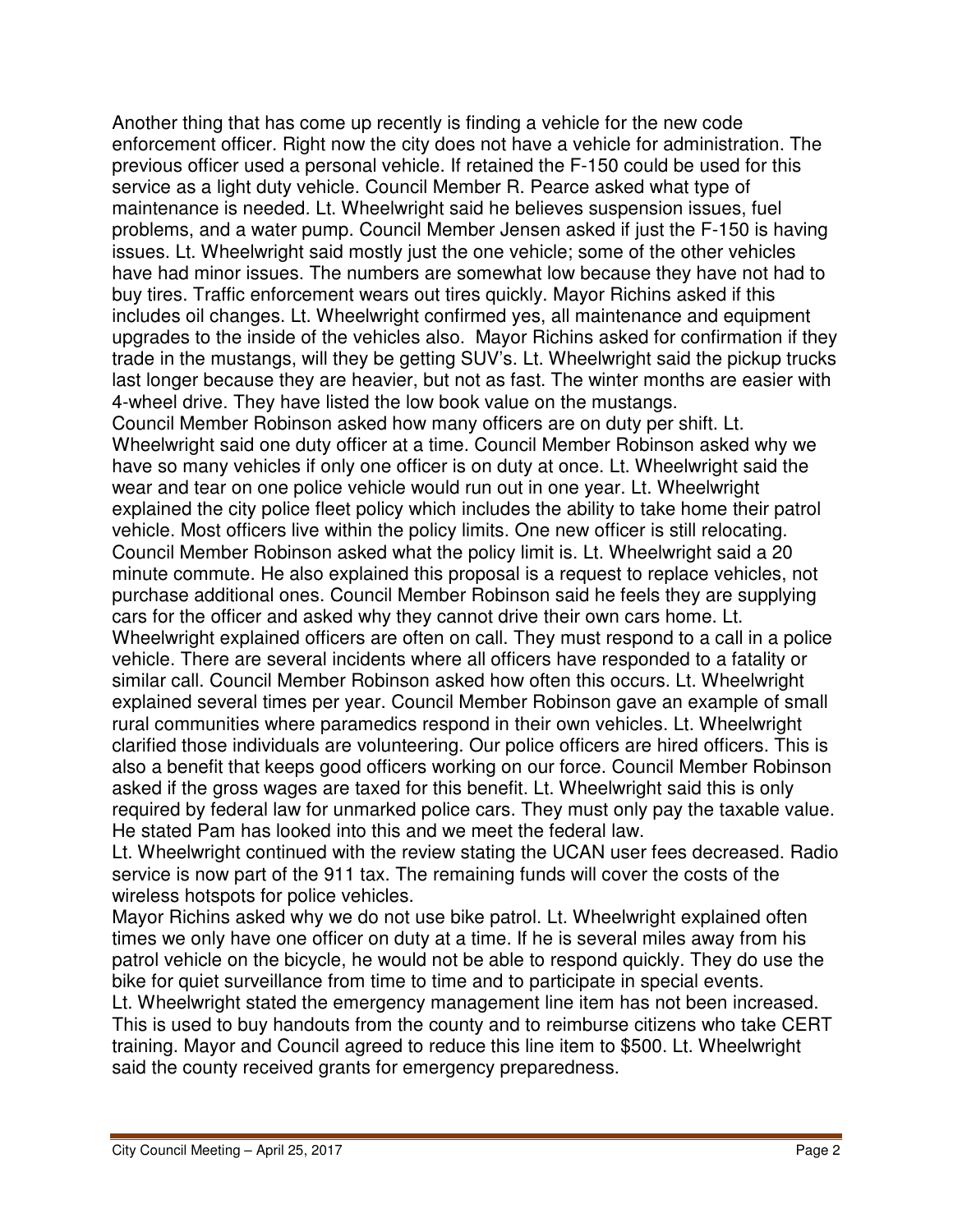Lt. Wheelwright explained Lexipol is the police policy manual. This is recommended byt the Trust, the city insurance co, to meet police standards.

Council Member R. Pearce asked if we are following the no idle policy. Lt. Wheelwright said they have made a better habit of no idling. In the summer months they must keep the computer equipment cooled and the windows defrosted in the winter so there are times when vehicles are idling.

Supplies and expenses were reviewed. Due to the burn plant in Davis County being shut down, costs for disposal will increase. The contract with Waste Management will go up. Printing services remain stable; mostly business cards and forms are paid with this fund. They try to buy in bulk to maximize savings.

The uniform allowance keeps officer in compliance. This covers anything that is worn on the body. Ammo is purchased on the state bid. They use this to keep officers qualified. Recommendations include replacing duty ammo which is more expensive every few years. Lt. Wheelwright said the purchase has been make for the end of this year but is not reflected in the budget worksheet.

Grant expenditures is only money coming in. Lt. Wheelwright explained in a handout how the grant money is received and applied. Grant money is also used to pay salaries for specialty shifts like DUI and other alcohol enforcement shifts.

Mayor Richins asked if the projected revenues include the grant money. Lynn Fortie explained this can be added. Lt. Wheelwright explained the money is receipted into the general fund and expended through the appropriate category.

The anticipated amount was not actually spent out of the equipment budget. The proposed budget included the costs to buy car cameras. We received a grant to pay for this instead. The proposed 2017 equipment budget includes setting up the server with software capable of redacting protected information. Certain situations cannot be disclosed to the public. We currently do not have this capability. Lt. Wheelwright will be working to get grants for supplement the funding.

Computer Equipment increased for the items listed on the handout. This includes three laptops needing replacement and docking stations to accommodate this change. They are able to get good prices for these upgrades. Versaterm maintenance is not needed anymore. The software is now covered under the 911 tax through dispatch. Body armor has a 5-year replacement. When we hire new officers, we provide body armor. We have had some turn over this year which eliminated the need to replace the body armor for the current budget year.

Council Member Robinson asked if there is a wage list including the proposed increase. Lt. Wheelwright said he does not have a breakdown of the increase. Mayor Richins explained this wage increase proposal affect all employees. He also clarified the employee benefits increased by 5%. Council Member Robinson asked what percentage the city pays for employee benefits; he feels this is too high. Health insurance is available on the market for less money. Mayor Richins pointed out we have been going through a broker and getting the best price. Council Member Jensen suggested moving on with the police budget since benefits and wages are a separate discussion. Council Member Robinson said he would like to see a breakout. Bill Morris said Pam Crosbie can prepare a wage list for each employee for all departments.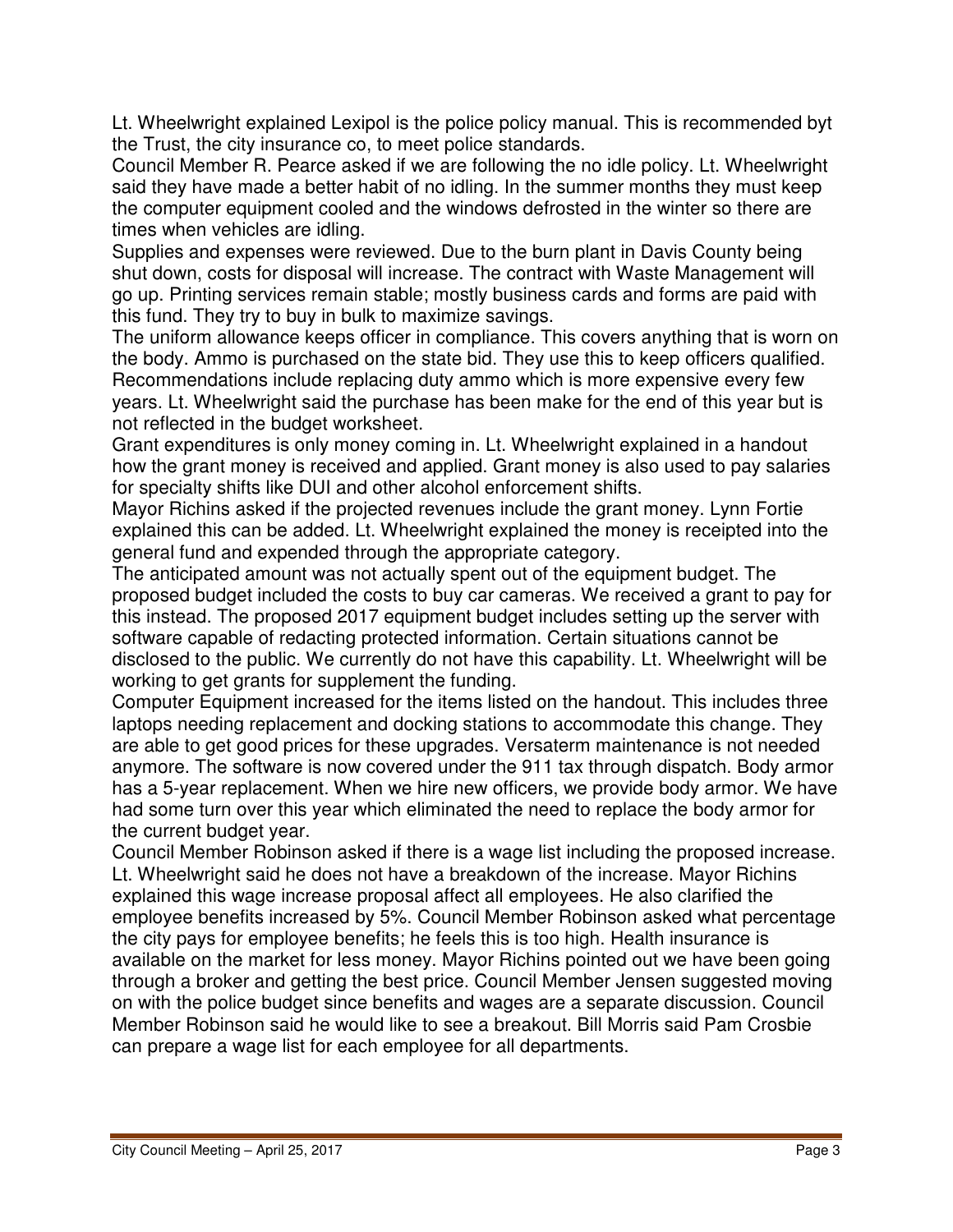Bill Morris explained the line items under the building department. He introduced Mike Mellor, the new code enforcement officer. We are transitioning between officers. We will need to increase the code enforcement budget due to resident feedback. They are asking for increased service on code enforcement issues. Mike Mellor currently works for Roy and does more proactive enforcement. He would like to implement a more proactive approach here in Harrisville. He likes to make personal contact with residents first, without a notice or citation. Because of this, he would like a administrative vehicle. Mayor Richins reminded Council we are mostly a complaint based program right now. Council Member Robinson asked if statistics will be covered. Bill Morris said we are trying to save money in the long run. He will document the enforcement calls through iWORQ. Council Member Robinson asked what types of complaints are typical. Bill Morris explained mostly landscaping and garbage in the yard. The only cases we end up taking to court are the extreme situations. Council Member Robinson expressed his concern with being a policed city and if Council agrees to take a more proactive role, the city property must be kept immaculate; including the property at the end of Independence Blvd. Bill Morris said we will meet the ordinance requirements just like everyone else.

Bill Morris asked Lynn Fortie to check into where the plan checks fees are being paid. He also suggested leaving enough in the travel and training for licensing purposes and to cover training for staff.

Sean Lambert explained to Council the need to replace the 1988 tractor used to cut down weeds. The city purchased this tractor brand new. They have looked at different tractor options. He is unsure what the value of the current tractor will be but the cost of a new tractor is \$36,000. The truck used in parks and recreation department is in need of new tires. He reviewed a breakout of costs. He plans to trade in the value of the bobtail truck. This is technically a motorpool item. The bobtail has less than 10,000 miles on it because we only use it to plow roads. He would like to get a more versatile truck for less money. Although it would not be as heavy duty as the current truck, it would still meet our needs. They need to order this new truck soon. The purchase of the new truck and sale of the old truck will happen next fiscal year. We may have a buyer for the old truck but not guaranteed. In the end it would be a transfer of money.

Sean Lambert also informed Council he increased his travel and training budget to meet his certification requirements.

Mayor Richins proposed holding a special budget work session to complete the discussion since the tentative budget must be passed the first meeting in May. Mayor and Council agreed to hold a budget work session on Wednesday, May 3, 2017 at 6:00pm.

# **7:00 P.M. CITY COUNCIL MEETING**

# **1. Call to Order.**

Mayor Richins called the meeting to order and welcomed all visitors.

# **2. Opening Ceremony.**

Mayor Richins led the pledge of allegiance and conducted the opening ceremony.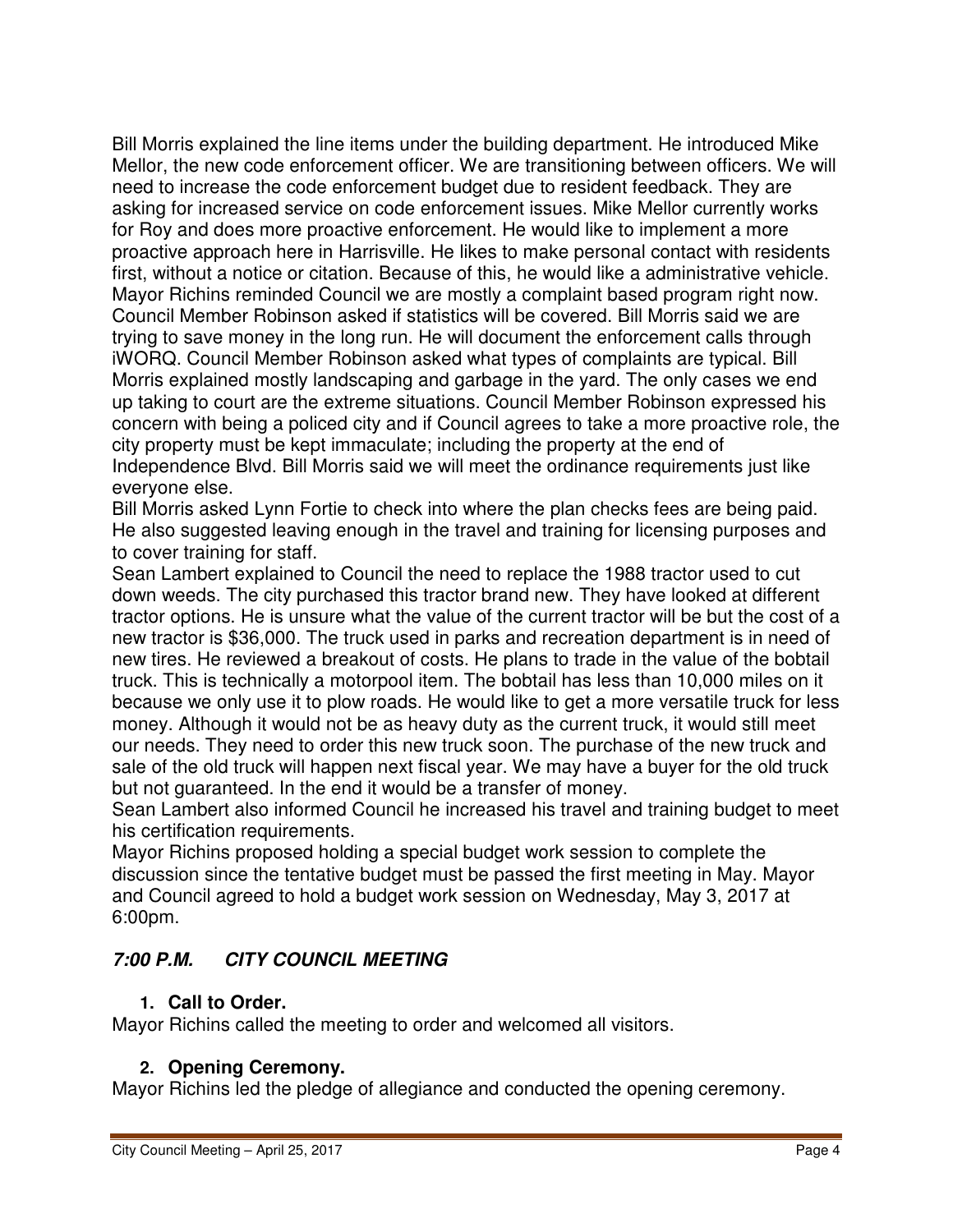## **3. Consent Items.**

**a.** Approve the minutes of April 11, 2017 as presented.

### **MOTION: Council Member R. Pearce motioned to approve the minutes of April 11, 2017 as presented. Council Member Tracy seconded the motion. All Council Members voted aye. Motion passed.**

## **4. Business Items.**

## **a. Communities That Care**

Paula Price introduced herself and explained her interest with the coalition called Communities That Care. She explained the purposed is to create a system that actively engages in local community processes, educates and motivates key leaders, promotes and establishes prevention policy, and coordinates a well planned prevention effort in every community. The structure includes a director/coordinator that helps facilitate communications between all interested organizations such as parents, educators, local businesses, healthcare professionals, law enforcement, media, local government, etc. So far they have identified a champion, created an inventory of community services addressing youth and family issues, and identified a lead agency committed to supporting the project, a roster of key leaders, and an initial work plan and timeline for getting started. The process begins with defining the problem, identifying risks and protective factors, developing and testing prevention strategies, and assuring widespread adoption. The framework includes reducing problem behavior by reducing risk factors and increasing protective factors, employing evidence based practices that are designed to decrease prioritized risk factors and increase targeted protective factors. The bottom line is this coalition is a tool that can be used to complete the Public Health process with a strong emphasis on local control with multiple agencies. There is support for communities to use Communities That Care.

Council Member Jensen asked what they do to actually prevent these things from happening. Paula Price responded that the need to identify the risk factors first and what is contributing to the use of substance abuse, for example. They evaluate what is already happening and what is already in place to address this so they are not duplicating things. They also include educating parents about underage drinking; finding out where the drinking is happening and who the supplier is. Then they address what they can additionally add to reduce the use. Are there gaps and can they review the evidence based data to show what else can be done. The coalition decides what to implement and how to prioritize.

Council Member Robinsons asked if they address bullying in schools. He gave an example of the pressure being put on the students to monitor themselves, including athletes. He said the leaders need to address these things with teams. Paula Price recognized there are already things that are happening and what things are being done to address suicide and depression. The greatest par is bringing everyone together. Parents, businesses, law enforcement, schools, and others involved in the community for everyone to be part of the solution. These are issues specifically affecting their own communities.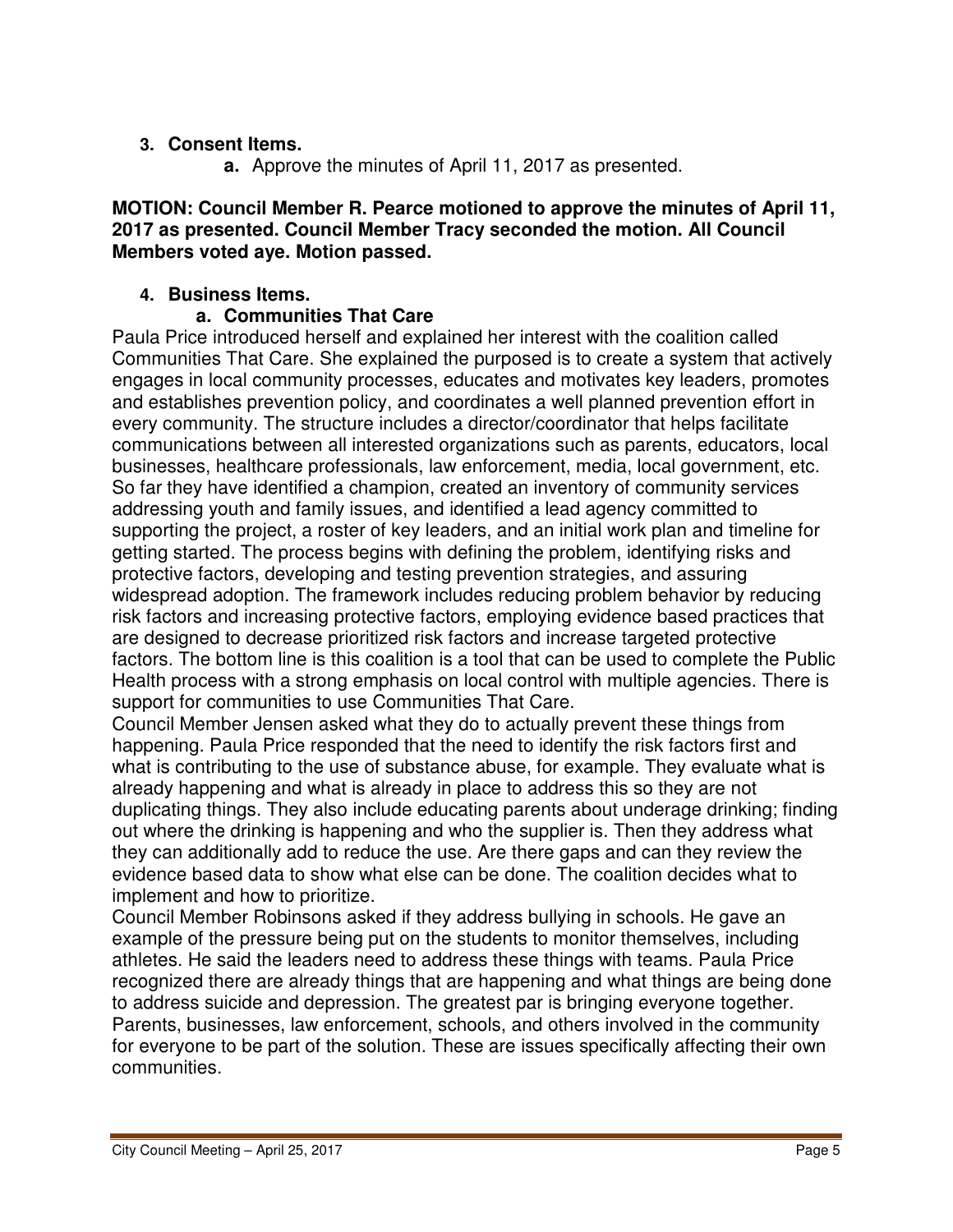Mayor Richins suggested Council take some time to review this information. Paula Price encouraged Council to reach out to herself and also Lauren with Weber Human Services. Susanna Burt is a local member of the community and is the champion of the coalition. She is a parent and also works for the state. They are having a meeting May 18, 2017 at 5pm and invited at least two council members to attend. Council Member Jensen will try to attend.

Mayor Richins thanked Paula Price for her presentation.

### **b. Discussion/possible action to grant six month extension for final approval of Thoroughbred Crossing**

Jennie Knight explained included in the packet was a letter from Ivory Homes requesting an extension for final approval of Thoroughbred Crossing. They are close to recording the plat but they need a few more weeks to complete some improvements. Bill Morris explained they have to setup escrow for any improvements they have not installed by the time they record. Council Member Robinson asked if there is anything included in the ordinance specifying the date to request an extension. Bill Morris said the six month due date is today. Council Member Robinson asked why they waited until the last minute to request an extension. Council Member Jensen suggested granting the extension stating this is not a big deal.

**MOTION: Council Member Jensen motioned to grant a six month extension for final approval of Thoroughbred Crossing. Council Member R. Pearce seconded the motion. Council Members Tracy, Jensen, R. Pearce and J. Pearce voted aye. Council Member Robinson abstained. Motion passed.** 

### **c. Discussion/possible action to approve Harrisville Ordinance 491: Limited Mixed-use Development** [Bill Morris]

Bill Morris explained the detail of the proposed limited mixed-use ordinance. Mixed-use will only be permitted on Washington Blvd and Wall Ave. Council Member J. Pearce asked if they should just include Hwy 89 at this time. Bill Morris explained Hwy 89 boarders more agricultural land which may bring up some concerns. The minimum parcel size is 5 acres with a maximum area for residential of 65% and commercial 35%. Narrow parcels must be set back 400 ft. from the road. Residential and limited mixeduse both require a successfully negotiated developments agreements which include setback requirements, parking, open space, etc. This will be classified as R-1-6 with 6,000 sq. ft. with a maximum of six units on one lot. Each unit must have 1200 sq. ft. of living space, a two car garage, and 200 ft. of landscaping on the development. One tree per lot, building materials must follow earth tones. Mixed-use will not be allowed in manufacturing or industrial zones. Council Member Robinson asked if the 1200 ft. includes the garage. Bill Morris said this is not currently specified. Council Member R. Pearce said she would like to specify this does not include the garage. Mayor and Council agreed to change the wording to 1200 ft. of living space, with a two car garage. Council Member Jensen asked if the entire property would be considered mixed-use zoning. Bill Morris said developers would have to include the entire property. Council Member Tracy asked if this includes shops on the ground with living space above. Bill Morris confirmed this could be done if all of the regulations of the ordinance were met.